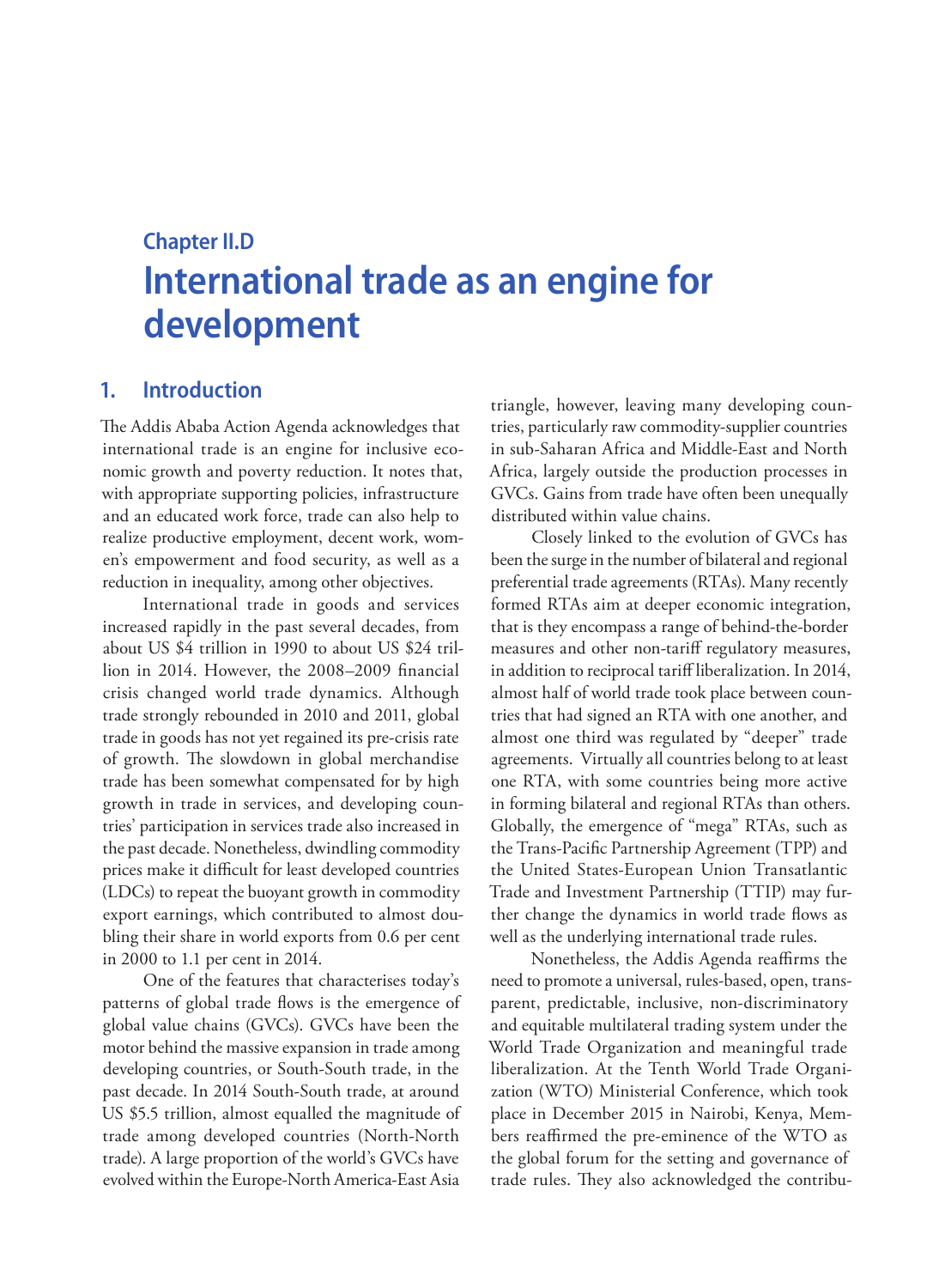tion that the rules-based multilateral trading system has made to the strength and stability of the global economy and the role that international trade can play towards achieving sustainable, robust and balanced growth for all.

The current world trade dynamics point to two key challenges towards realising the potential of trade to contribute to sustainable development. The first of these is how to make trade growth inclusive. At the international level, formation of deeper RTAs involving major economies may further exacerbate the marginalization of low-income or small and vulnerable economies in world trade. The entry into force of mega RTAs could result in trade diversion effects against non-members. The second challenge concerns how to establish policy coherence at all levels. At the national level, an effective coordination mechanism is imperative for ensuring synergistic interactions between trade policy and other public policies including particularly industrial policy, as well as those on health, food security, education, gender, migration, energy, human rights and environment. At the regional and the international levels, stronger partnerships are required to ensure that trade's contribution to sustainable development would not result in a situation where a country's trade-led inclusive growth damages other countries' potential to use trade for sustainable development.

Against the above background, the following sections present options for monitoring the commitments covered in the Trade Chapter of the Addis Agenda.

#### Figure 4 **Mega-regionals** *(Mega-regionals are substantially larger in all dimensions)*



Source: UNCTAD calculations. Note: Size of circles is proportional to intra-PTAs trade.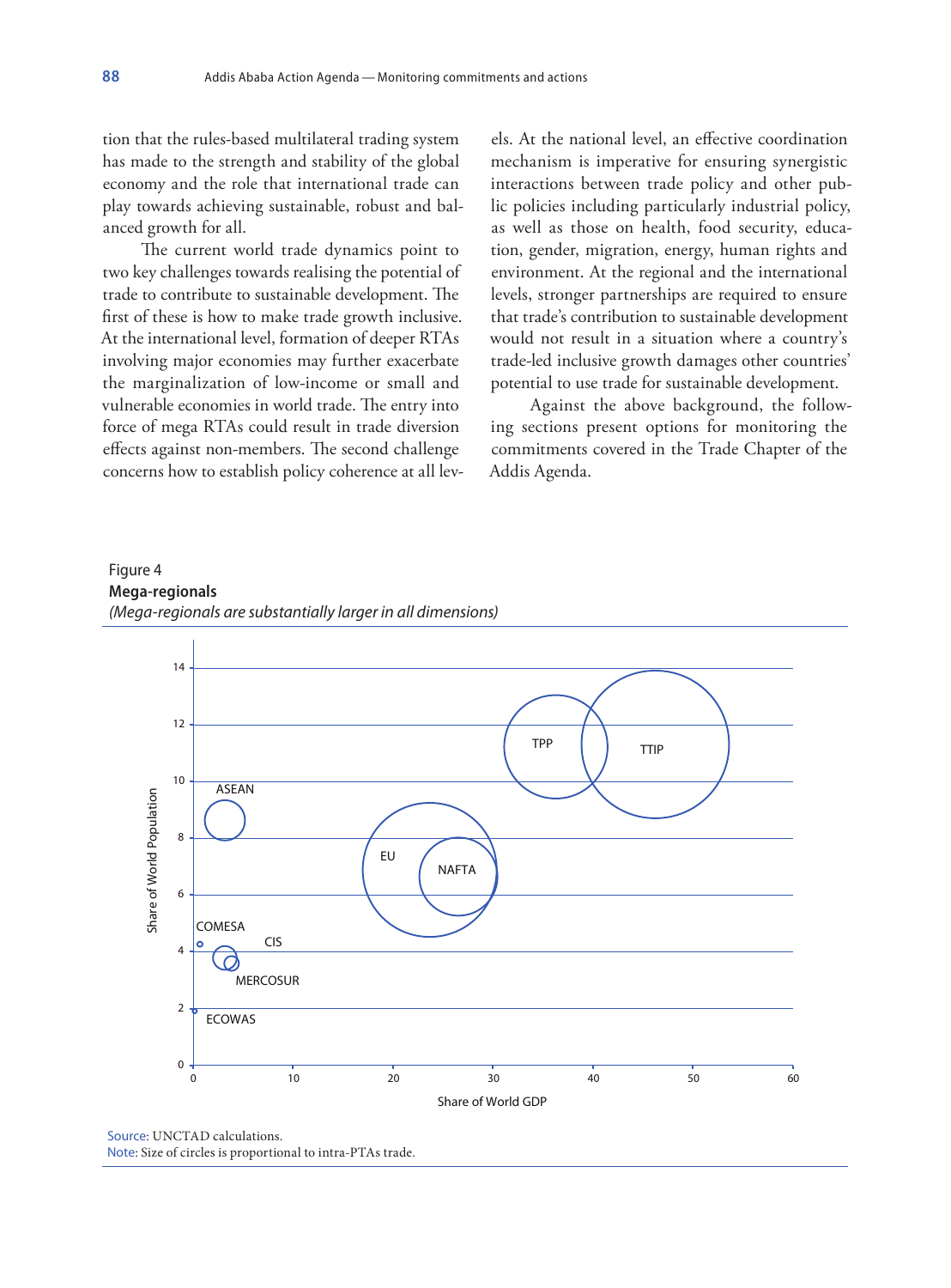# **2. Strengthening the multilateral trading system**

A key message of the Addis Agenda is that, in order to make trade an engine for economic growth and poverty reduction, Member States will promote a universal, rules-based, open, transparent, predictable, inclusive, non-discriminatory and equitable multilateral trading system under the WTO (79, MoI 17.10). The indicator for the Sustainable Development Goals (SDGs) can be an input (*17.10.1 Worldwide weighted tariff-average*), but does not effectively track trade policy developments. To follow-up on the commitments in the Addis Agenda, monitoring of these five areas will be crucial to determining how strong the multilateral trading system has become.

#### 2.1. Special and differential treatment/least developed countries

- *Commits WTO members to implement the provisions of special and differential treatment for developing countries, in particular LDCs (84, MoI 10.a)*
- *Welcomes the establishment of the monitoring mechanism to analyse and review all aspects of the implementation of special and differential treatment provisions with a view to strengthening them and making them more precise, effective and operational as well as facilitating integration of developing and least-developed WTO members into the multilateral trading system (84)*
- *Calls on WTO members to realize timely implementation of duty-free and quota-free (DFQF) market access on a lasting basis for all products originating from all LDCs (85, MoI 17.12)*
- *Calls on WTO members to facilitate market access for products of LDCs, including by developing simple and transparent rules of origin applicable to imports from LDCs (85, SDG 17.12)*

The SDG indicators under targets 10a and 17. 12 are respectively, (10.a.1) "proportion of tariff lines applied to imports from least developed countries and developing countries with zero-tariff" and (*17.12.1) Average tariffs faced by developing countries,* 

*least developed countries and small island developing States* which can serve as a basis to assess the implementation of these commitments. Tariff data collected by the International Trade Centre (ITC), the United Nations Conference on Trade and Development (UNCTAD) and the WTO, are available on an annual basis and are disaggregated by developing countries and LDCs. The reference databases for tariff data are ITC (MacMap), UNCTAD (TRAINS) and WTO (IDB).

To give a fuller picture, the data for both of these indicators should be disaggregated for other groups of countries, such as landlocked developing countries (LLDCs) and small island developing states (SIDS). The exports of LDCs, as well as LLDCs and SIDS, are typically highly concentrated in just a handful of products where they have comparative advantage. Monitoring the share of imports (calculated in value terms and excluding oil and arms) from developing countries, LDCs, LLDCs and SIDS that are admitted free of duty would also be helpful.

The data for indicator 17.12.1 could also be disaggregated by type of product—for example, agricultural products, textiles and clothing, and environmental goods—to accurately reflect the varying levels of tariffs on different products. Focusing on specific sectors could also be beneficial for the monitoring of other targets. As an example, product specific tariff levels could allow for the tracking of market distortions in agricultural markets (83 and MoI 2b) as well as access to affordable medicines. This data is collected annually by the WTO, UNC-TAD and ITC.

Not only have average tariffs on exports from LDCs declined significantly, but so have tariffs on exports from other developing countries. Relative preferential margins enjoyed by LDCs over other developing countries could also be monitored, as a measure of special preferences for LDCs. Moreover, tariffs alone do not adequately reflect market access constraints. Non-tariff measures are playing an increasingly important role in limiting trade, and therefore a methodology for capturing the effects of non-tariff barriers would be helpful.

Preferential treatment may not be fully used by developing countries' exporters for different reasons such as the inability of certain exporters to meet eli-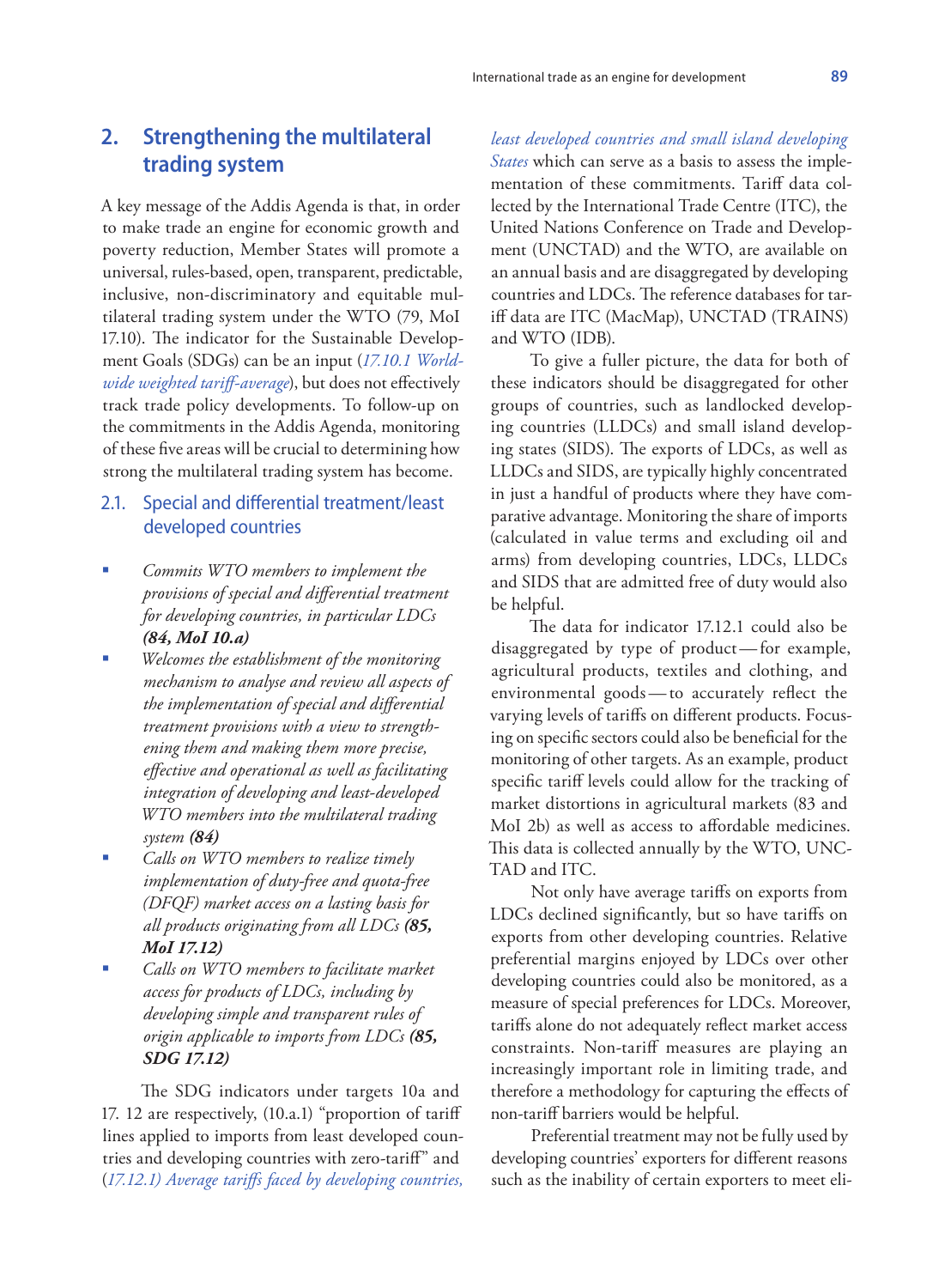gibility criteria (i.e., complying with rules of origin), however this is more difficult to measure. For example, to date, data on "preferences utilization by developing and least developed countries on their exports," which would provide information on the amounts of exports have effectively benefited from preferential access or duty free access, is available only for some leading importers, and not on a yearly basis.

Following-up on these commitments will also require qualitative assessments on future WTO negotiations and policies. As part of the Doha Round of negotiations, the Special Session of the WTO Committee on Trade and Development (CTD) is reviewing the special and differential treatment provisions in the WTO Agreements with a view to making them more precise, effective and operational. The CTD is also mandated to review periodically the application of special and differential treatment for developing countries, in particular LDCs, and to consider any questions in this regard. At the request of the CTD, the WTO Secretariat compiles evidence on the implementation of special and differential treatment provisions; the most recent of which is from 2013 (WT/COMTD/W/196), and tabulates all the provisions in WTO agreements that provide special and differential treatment.

At the Bali Ministerial Conference in 2013, WTO members decided to establish a monitoring mechanism on special and differential treatment. The function of the monitoring mechanism is to review the implementation of special and differential treatment provisions and, where appropriate, to make recommendations on actions or negotiations to improve implementation. The status of recommendations emerging from the Mechanism will be included in the annual report of the CTD to the General Council, the WTO's highest-level decisionmaking body in Geneva.

The implementation of duty-free, quota-free market access (DFQF) is regularly monitored in the WTO CTD, which conducts annual reviews on the steps taken by WTO Members to provide DFQF market access to LDCs. The report provides the percent of tariff lines enjoying DFQF for LDCs and the remaining number of dutiable tariff lines for both developed countries and selected developing WTO members. A special CTD meeting, held in September 2015, provided an opportunity for

Members to have an in-depth exchange on the issues involved with the implementation of DFQF market access for LDC products. Discussion on a possible way forward focused on a "clinical examination" of the issues involved and possible impact arising from the implementation of DFQF market access for LDCs, on the basis of a study to be prepared by the Secretariat.

Market access for LDCs remains an important issue and the WTO Secretariat regularly prepares a note in response to paragraph 8 of the WTO Work Programme for Least Developed Countries (LDCs), which mandates an annual review of market access for products originating from LDCs (WT/COMTD/ LDC/11/Rev.1). The latest note (WT/COMTD/ LDC/W/60) updates the information on trends in LDC trade and market access conditions. One issue that has been found to hinder market access for the LDCs is preferential rules of origin. This has been the focus of recent work in the WTO. To examine the complexity of rules of origin and other inhibiting factors, the secretariat note estimates the percentage of imports entering under a preferential regime as a percentage of imports eligible for preference to select developed markets.

The WTO Committee on Rules of Origin annually reviews developments in preferential rules of origin, including measures taken by Members to implement the decisions reached at the Tenth WTO Ministerial Conference in Nairobi. The WTO also maintains a Database on Preferential Trade Arrangements (http://ptadb.wto.org) where members' notifications and legislation on preferential rules of origin can be accessed.

Data and statistics for the relative preferential tariff margins facing LDCs are calculated by UNC-TAD periodically. These are reported in the annual report titled "Key statistics and trends in international trade".

#### 2.2. Agriculture and fisheries

 *Calls on WTO members to correct and prevent trade restrictions and distortions in world agricultural markets, including through the parallel elimination of all forms of agricultural export subsidies and disciplines on all export measures with equivalent effect (83, MoI 2.b)*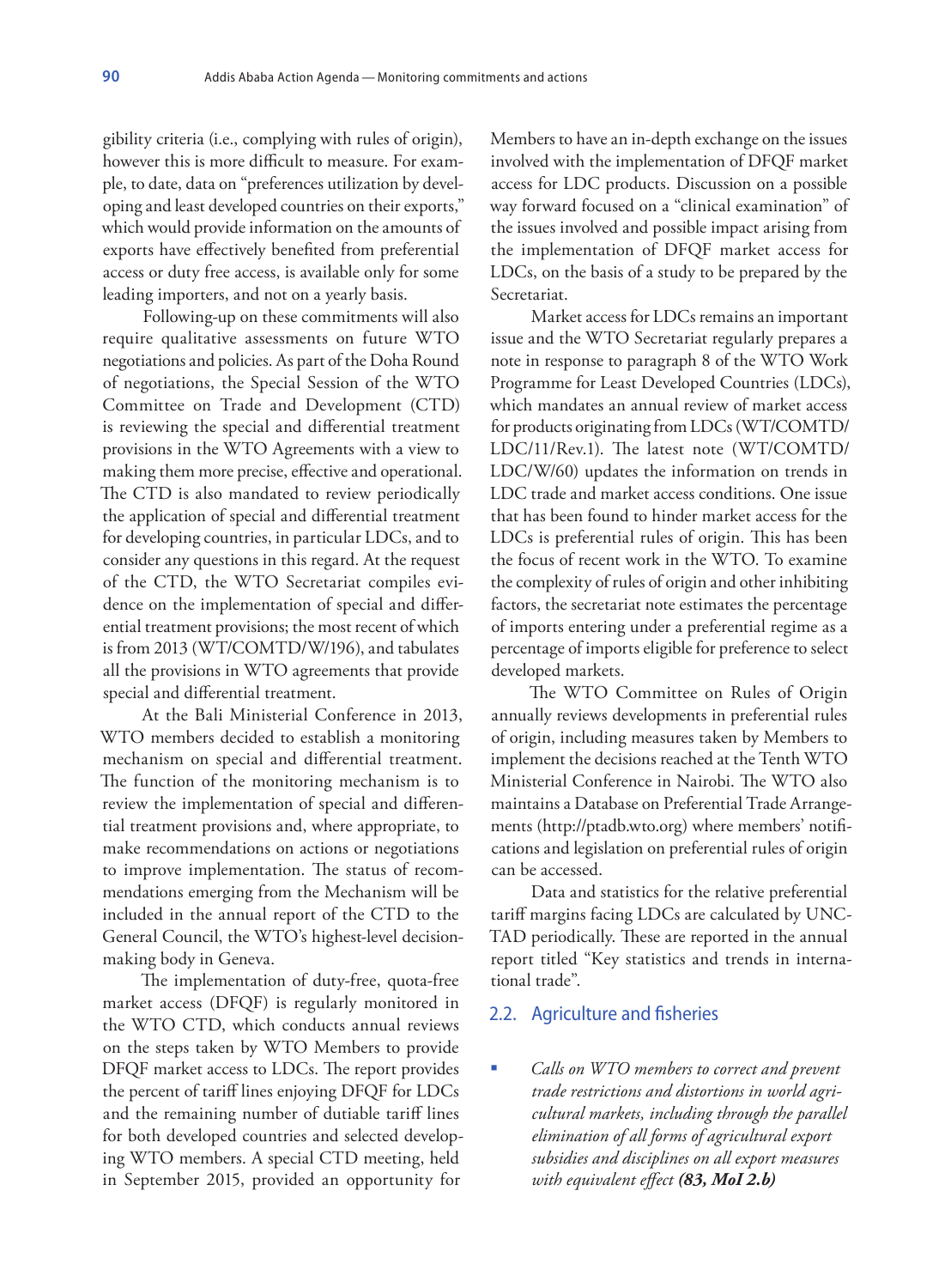*Calls on WTO members to strengthen disciplines on subsidies in the fisheries sector, including through the prohibition of certain forms of subsidies that contribute to overcapacity and overfishing in accordance with mandate of the Doha Development Agenda and the Hong Kong Ministerial Declaration (83, SDG 14.6)*

The Nairobi Ministerial Declaration contains a commitment by all Members to advance negotiations on the remaining Doha issues including advancing work in all three pillars of agriculture, namely domestic support, market access and export competition. Members also adopted decisions on cotton, public stockholding for food security purposes and a special safeguard mechanism for developing country Members.

In Nairobi WTO Members also adopted a decision of direct relevance to the achievement of the SDG objective above on the parallel elimination of all forms of agricultural export subsidies and disciplines on all export measures with equivalent effect. According to the decision, export subsidies shall be eliminated by developed country Members immediately as a general rule, with delayed implementation under certain conditions for a limited number of products. Developing country Members have longer implementation periods. The decision also contains disciplines on maximum repayment terms and selffinancing of export credits, export credit guarantees and insurance programmes. Members also agreed to ensure that agricultural exporting State Trading Enterprises do not operate in a manner that would circumvent the other provisions of the decision. Finally, the decision includes disciplines on food aid aimed at minimizing the risk of commercial displacement and more specifically ensuring that food aid does not negatively affect domestic producers and local or regional markets. Least developed and net food importing developing country Members benefit from specific flexibilities.

The WTO Committee on Agriculture shall monitor the implementation of the Nairobi Ministerial Decision on export competition, as stated in its paragraph 4. This monitoring function will be achieved in accordance with existing notification requirements under the Agreement on Agriculture, as well as through the continuation of the annual

dedicated discussion process on export competition, resulting from the WTO Bali Ministerial Conference, in accordance with the provisions of the annex to the Nairobi Ministerial Decision.

The data available to monitor the implementation of the Nairobi Ministerial Decision are as follows.

- On export subsidies, Members' notifications to the WTO Committee on Agriculture on their use of export subsidies, as well as replies by Members to the first section ("operational changes in measures") of the questionnaire on export competition circulated to WTO Members in advance of the annual dedicated discussion
- On export credits, export credit guarantees or insurance programmes, Members' replies to the second section ("export credits, export credit guarantees or insurance programmes") of the questionnaire circulated in advance of the annual dedicated discussion
- On international food aid, relevant information contained in countries' notifications to WFP's INTERFAIS database and in Members' notifications to the WTO Committee on Agriculture on their use of export subsidies, as well as replies by Members to the third section ("food aid") of the questionnaire circulated in advance of the annual dedicated discussion
- On agricultural exporting State Trading Enterprises, relevant information contained in Members' notifications to the WTO Working Party on State Trading Enterprises, as well as replies by Members to the fourth section ("agricultural exporting State Trading Enterprises") of the questionnaire circulated in advance of the annual dedicated discussion

These data are both quantitative and qualitative and their availability depends on the timeliness and accuracy of the replies to the questionnaire and the notifications transmitted by WTO Members. In this regard, the Nairobi Ministerial Decision states that, unless they are in a position to do so at an earlier date, developing country Members shall implement the annex of the decision (i.e., be requested to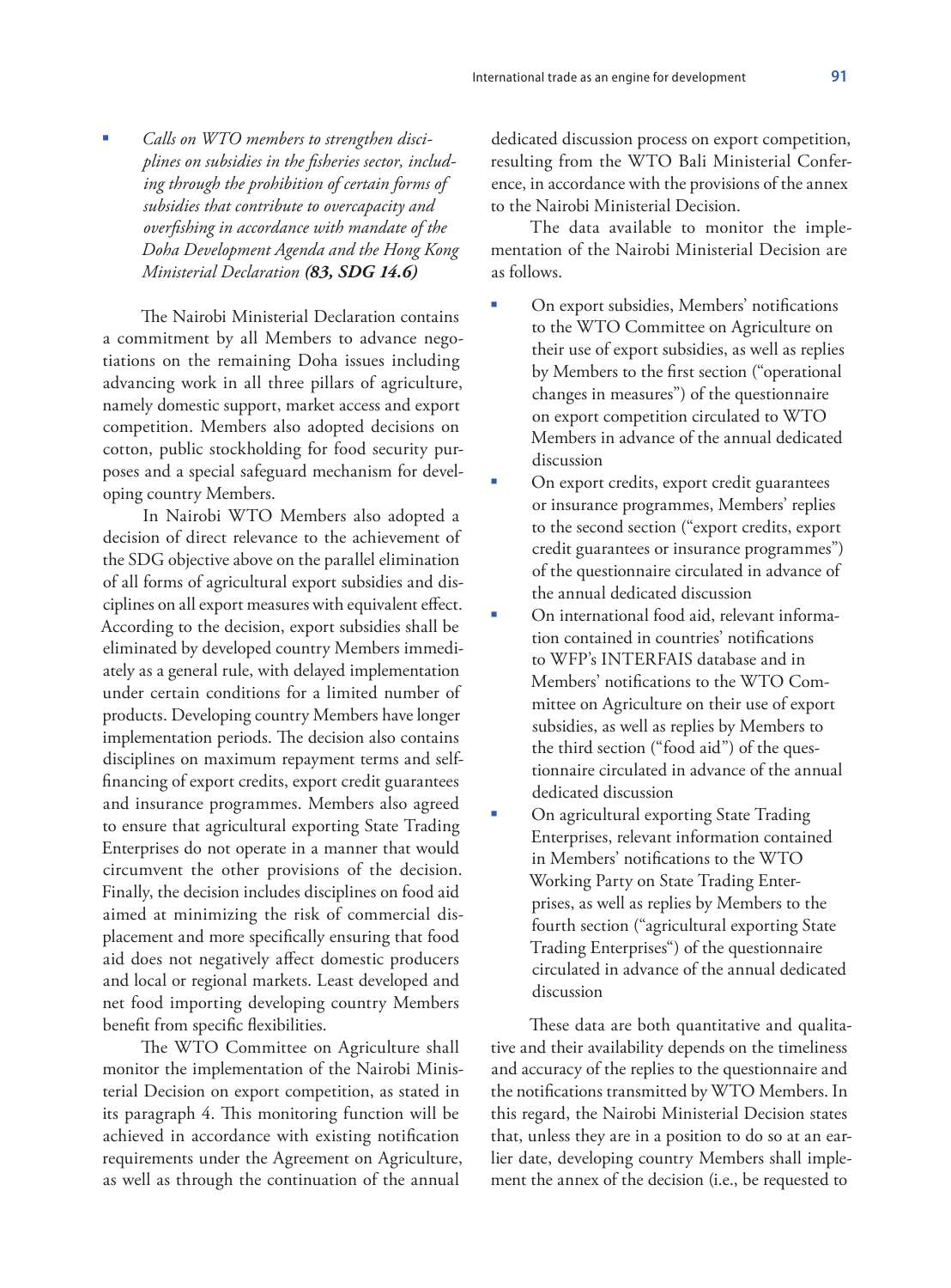reply to the questionnaire) no later than five years following the date of adoption of the decision.

An additional input will be the indicators for monitoring the SDGs. They include *2.b.1 Producer Support Estimate* and *2.b.2 Agricultural export subsidies*. The methodology for 2.b.1 is not yet developed. There is no single source estimate for measuring all distortions in world agricultural markets. Academics, some of whom had worked at the World Bank Group, compiled a database of distortions to agricultural incentives, which includes export subsidies but also other distortions such as domestic producer support, and exchange rate effects. It is updated periodically, but does not have universal coverage.

In terms of fisheries, WTO Members worked intensively up to and during the Tenth Ministerial Conference on proposals to develop new substantive disciplines and/or transparency obligations with respect to fisheries subsidies. However, they were unable to reach an agreement in Nairobi. As Members resume work in the WTO post-Nairobi, fisheries subsidies continue to be identified by some delegations as a priority area for further negotiations. Monitoring should be based on progress made by Members in the adoption of disciplines to limit subsidies that contribute to overcapacity and overfishing and their subsequent implementation. The indicator for SDG 14.6 (*Progress by countries in the degree of implementation of international instruments aiming to combat illegal, unreported and unregulated fishing*) can be an input in this area.

#### 2.3. Access to affordable medicines

- *Reaffirms the right of WTO members to take advantage of the flexibilities in the WTO Agreement on Trade-Related Aspects of Intellectual Property Rights (TRIPS); reaffirms that the TRIPS Agreement does not and should not prevent Members from taking measures to protect public health (86, MoI 3.b)*
- *Urges WTO Members to accept the amendment of the TRIPS Agreement allowing improved access to affordable medicines for developing countries by the deadline of the end of 2015 (86, MoI 3.b)*

Options for monitoring the implementation and use of TRIPS flexibilities by WTO Members include (i) respecting the requirement to notify relevant laws and regulations to the Council for TRIPS pursuant to Article 63.2 of the TRIPS Agreement; (ii) sharing of experiences by Members on a more regular basis under the relevant agenda items of the Council for TRIPS, such as the Annual Review of the Decision on the Implementation of Paragraph 6 of the Doha Declaration on the TRIPS Agreement and Public Health; and (iii) coverage in the reports prepared by the WTO Secretariat as part of a WTO Member's trade policy review.

The WTO maintains and regularly updates a list of Members that have accepted the Protocol Amending the TRIPS Agreement. While a majority of WTO Members had accepted the TRIPS amendment by March 2016, additional acceptances are still needed to trigger entry into force of the amendment. The WTO General Council Decision to extend the period for acceptance of the TRIPS Protocol until end-2017 provides the basis for Members to complete their domestic procedures and submit their instrument of acceptance to the WTO.

The Committee on Development and Intellectual Property (CDIP) of the World Intellectual Property Organization (WIPO) provides an online Database on Flexibilities in the Intellectual Property System, which contains data drawn from WIPO documents on Patent Related Flexibilities in the Multilateral Legal Framework and their Legislative Implementation at the National and Regional Levels (namely CDIP/5/4 Rev., CDIP/7/3 Add, CDIP/13/10 Rev, and CDIP/15/6). The database allows users to search for the implementation of flexibilities in national IP laws in selected jurisdictions. The Indictors for MoI 3.b, (*Proportion of the population with access to affordable medicines and vaccines on a sustainable basis* and *Total net official development assistance to the medical research and basic health sectors*) can also help contextualize this section.

## 2.4. Progress on implementation of the Bali and Nairobi outcomes

 *Calls on WTO Members to fully and expeditiously implement all the decisions of the Bali Package (80)*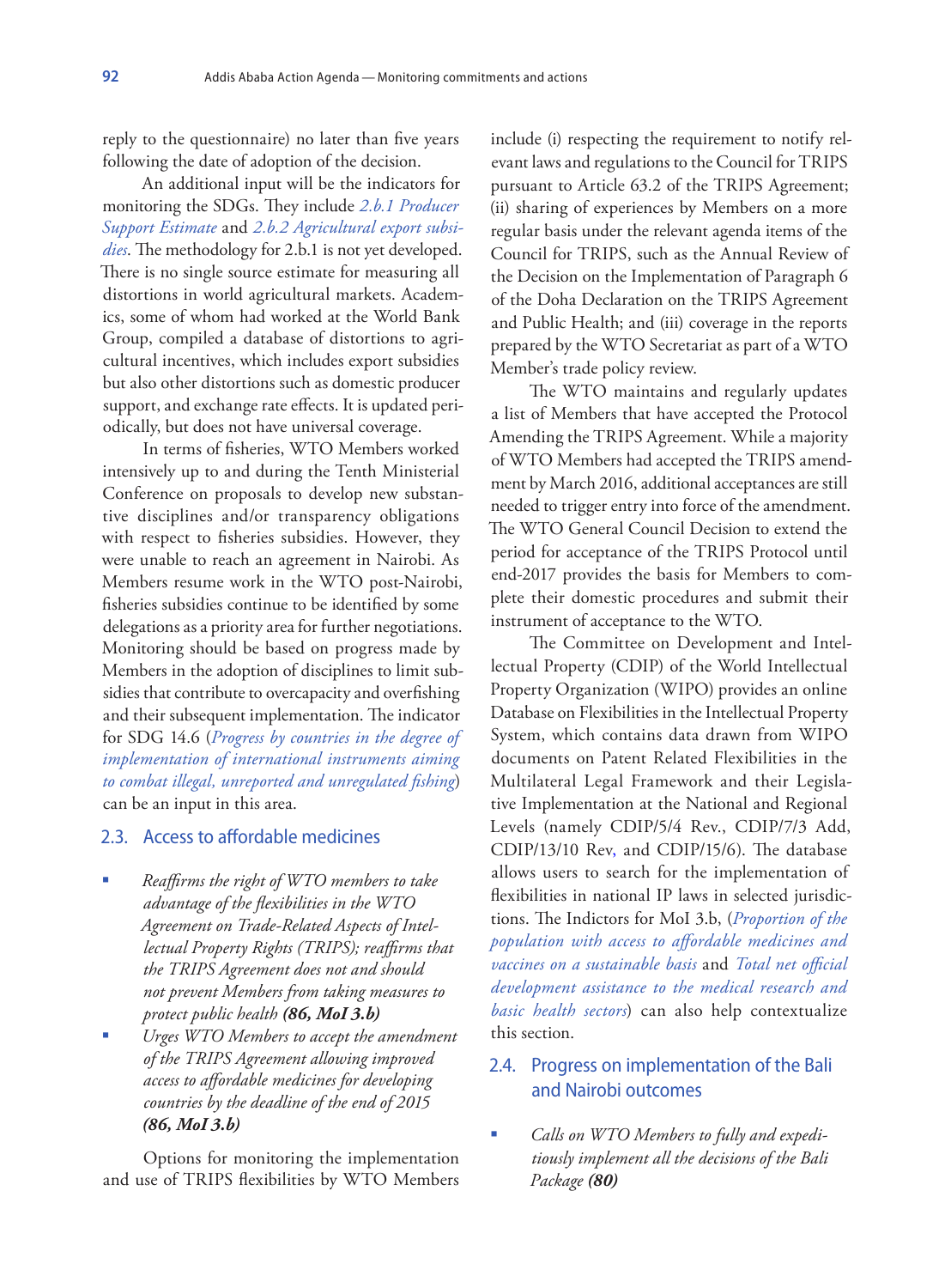*Calls on WTO Members to notify commercially meaningful preferences for LDC services and service suppliers in accordance with the 2011 and 2013 Bali decision (80)*

The WTO regularly reviews the implementation of the decisions in the Bali Package. A report by the Chairman of the General Council on implementation of the Bali outcomes is a standing item at meetings of the WTO General Council.

Regarding the Bali decisions on regular work under the General Council, on TRIPS non-violation and situation complaints, Members at the Tenth Ministerial Conference decided to continue examination of this issue and make recommendations at the next Ministerial Conference. In the meantime, it was also agreed that Members will not initiate such complaints under the TRIPS Agreement.

On Aid for Trade, Ministers at the Tenth Ministerial Conference recognized, inter alia, the importance of and continuing need for the Aid-for-Trade Initiative. A new Aid-for-Trade work programme with the theme of "Promoting Connectivity" has been developed for the period 2016–2017 (see paragraph 3.3). (See also section 3.3 below. )

On Trade and Transfer of Technology, the Working Group on Trade and Transfer of Technology has in its Annual Report recommended that it continues to work to fully achieve its mandate.

Other areas of the Bali and Nairobi packages where specific decisions were taken are analysed under the sections where the respective commitments have been elaborated. These include Trade Facilitation, DFQF, Preferential Rules of Origin, the Services Waiver and the Monitoring Mechanism on special and differential treatment.

 *Calls on WTO Members to notify commercially meaningful preferences for LDC services and service suppliers in accordance with the 2011 and 2013 Bali decision (80)*

The so-called "LDC Services Waiver", first adopted at the WTO's Eighth Ministerial Conference in 2011, releases Members from their mostfavoured nation obligation under the General Agreement on Trade in Services (GATS). This allows Members to grant LDC services and service providers preferential access to their markets for 15 years

with the objective to enhance LDCs' participation in world services trade. The Bali decision was subsequently adopted in 2013 as initial progress to implement the LDC Services Waiver was slow.

The 2011 "LDC Services Waiver" was extended by Nairobi Ministerial Decision T/MIN(15)/48 for an additional four years, until 31 December 2030. The Nairobi Ministerial Decision also encourages discussions among members on technical assistance aimed at increasing the capacity of LDCs to participate in services trade. It also urges members who have not yet notified their preferences to the WTO's Trade in Services Council to promptly do so and sets up a review to monitor the operation of the notified preferences. With regards to this commitment, monitoring will be based on the number of countries and regional groups that have indicated that they will provide preferences to LDC services and service providers in certain sectors.

## 2.5. Trade negotiations, WTO accessions, trade policy reviews and trade monitoring reports

- *Commits to promptly conclude the negotiations on the Doha Development Agenda and reiterates development concerns as integral to the Agenda (83, MoI 17.10)*
- *Calls on WTO Members to accelerate accession of developing countries in negotiations for WTO membership (83)*
- *Commits to combat protectionism in all its forms (83)*

The Nairobi Ministerial Declaration contains a strong commitment of all Members to advance negotiations on the remaining Doha issues. This includes advancing work in all three pillars of agriculture, namely domestic support, market access and export competition, as well as non-agriculture market access, services, development, TRIPS and rules.

Members acknowledged that this work shall maintain development at its centre and provisions for special and differential treatment shall remain integral. Members also agreed to continue to give priority to LDC concerns and interests.

Members agreed at Tenth Ministerial Conference that officials should work to find ways to advance negotiations and request the Director-Gen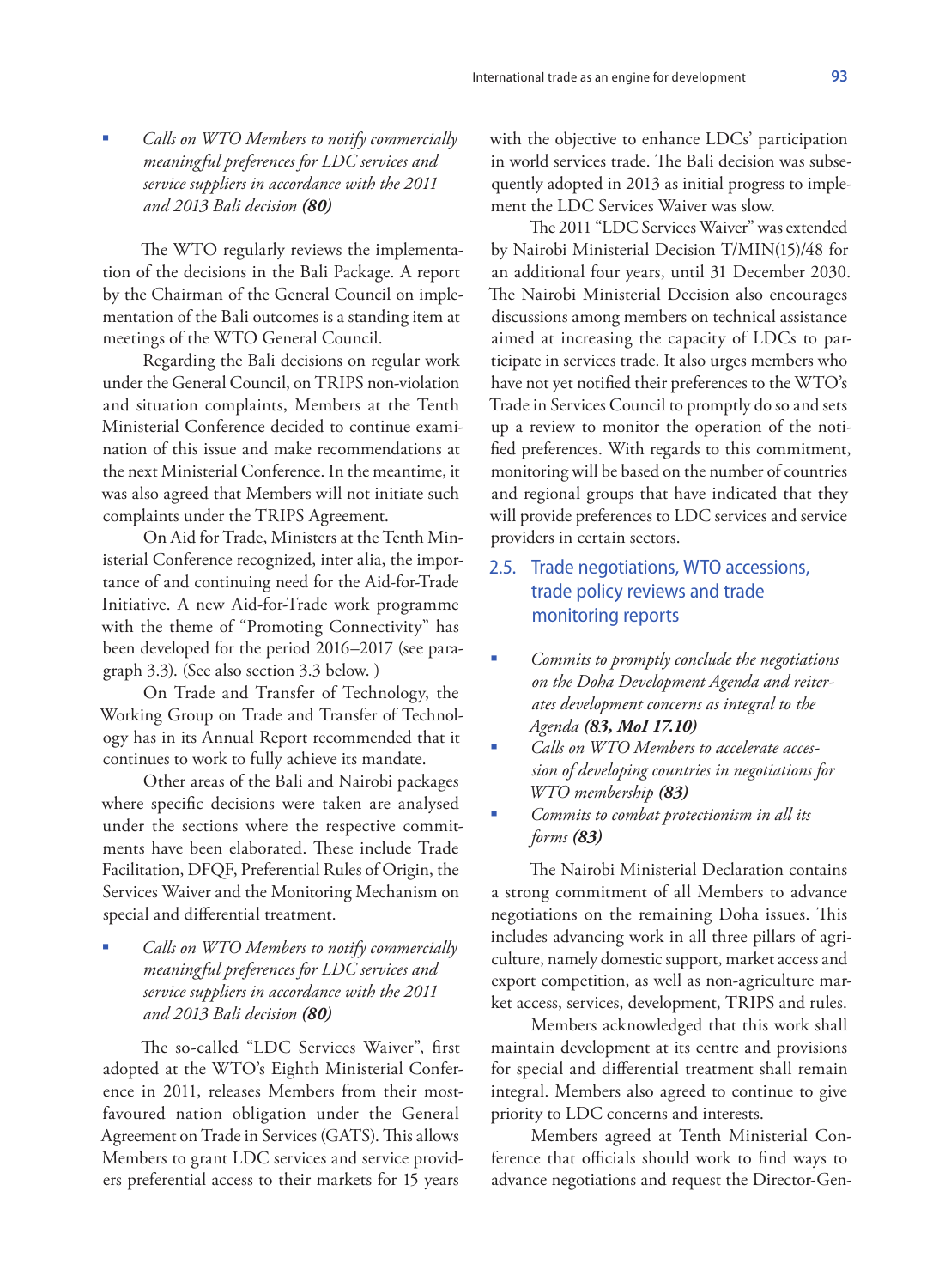eral to report regularly to the General Council on these efforts. While Members concurred that officials should prioritize work where results have not yet been achieved, some wished to identify and discuss other issues for negotiation; others did not. Members also clarified that any decision to launch negotiations multilaterally on such issues would need to be agreed by all Members.

At the Tenth Ministerial Conference, Members celebrated the enlargement of the WTO by accessions, in accordance with Article XII of the Marrakesh Agreement. Two LDCs completed their respective accession processes at the Tenth Ministerial Conference: Afghanistan and Liberia. WTO Members remain committed to work towards completing and facilitating current accessions; and to provide pre and post-accession technical assistance and support. The WTO Director General reports on developments in accession negotiations, when he presents his Annual Report on Accessions **<sup>1</sup>** at the year-end Meeting of the General Council. The Annual Report is forwarded to the Ministerial Conference, as appropriate. Real-time updates on accessions are available at the WTO website and through the monthly Accessions Newsletter.

In addition to the regular trade policy reviews of Members on an individual or regional basis, the WTO currently produces two series of trade monitoring reports: the WTO-wide reports on traderelated developments covering the whole WTO membership and observers; and joint reports with the Organization for Economic Cooperation and Development (OECD) and UNCTAD on trade and investment measures taken by G-20 economies. These reports, among other things, track the status of the trade-restrictive measures recorded since 2008, including progress in eliminating them.

## **3. Facilitating international trade**

The Addis Agenda specifies key areas that require coordinated actions at all levels to foster effective participation of developing countries in international trade. These key areas are: (i) promotion of trade growth consistent with the SDGs; (ii) trade finance; (iii) Aid for Trade; and (iv) trade facilitation.

## 3.1. Promoting world trade growth that is consistent with the SDGs

The Addis Agenda lays out the commitments and action items that would help to ensure that inclusive trade growth is an economic foundation for sustainable development, including the following:

- *Endeavours to increase world trade in a manner consistent with the SDGs, including exports from developing countries, in particular LDCs, with a view towards doubling their share of global exports by 2020 (82, MoI 17.11)*
- *Commits to integrate sustainable development into trade policy at all levels (82)*
- *Commits to support integration of small, vulnerable economies in regional and world markets (82)*
- *Recognizes the need for value addition by developing countries and for further integration of MSMEs into value chains (88)*

The indicator under SDG target 17.11 (*17.11.1 Developing countries' and least developed countries' share of global exports*) can be a helpful input to track the progress toward implementing the Addis Agenda's trade-related commitments*.* The Addis Agenda commitments also include process-oriented and qualitative objectives, such as increasing world trade "in a manner consistent with the SDGs" and integrating "sustainable development into trade policy at all levels". The monitoring of these commitments benefits from existing platforms that review and monitor relevant international frameworks and conventions, which include: Istanbul Plan of Actions for the Leased Developed Countries for the Decade 2011–2020 (A/CONF. 219/3/ Rev.1); Vienna Programme of Action for Landlocked Developing Countries for the Decade 2014–2024 (A/RES/69/137); SIDS Accelerated Modality of Actions/SAMOA Pathway (A/RES/69/15); and United Nations Monitoring Mechanism (UNMM) to Review Commitments towards Africa's Development Needs (A/RES/66/293).

Statistical information that depicts progress in sustained, inclusive and sustainable economic growth at the national level should include, among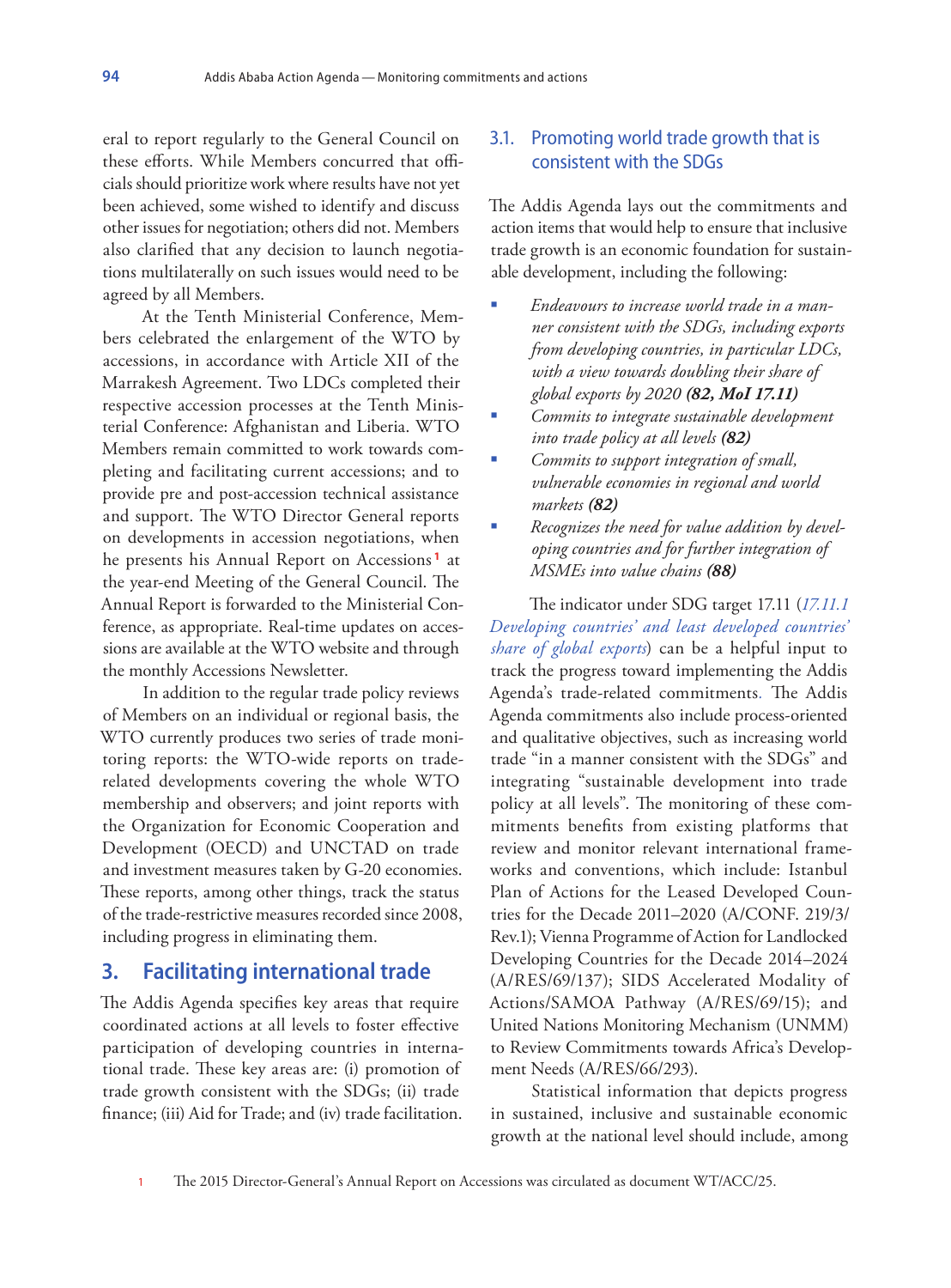others, an export diversification index and changes in factor intensity of traded products. Time-series data that are necessary for such statistics are available through United Nations agencies, including the United Nations Statistics Division (http://comtrade. un.org/), UNCTAD and ITC (www.trademap.org). However, within-country firm-level data, which would help assess the increase in the participation of micro, small and medium-sized enterprises (MSMEs) and different segments of society in international trade is not currently available. For assessing synergies between trade growth and sustainable development in social and environmental dimensions, time-series data on trade flows and trade policy (e.g., bound, applied and preferential tariff rates and non-tariff measures available from the WTO, ITC and UNCTAD) can be combined/compared with data related to various SDGs, available at the Food and Agriculture Organization (FAO), World Health Organization (WHO), International Labour Organization (ILO), United Nations Industrial Development Organization, United Nations Environment Programme (UNEP), World Bank Group and OECD, among others.

Given the importance of regional trade integration for vulnerable groups of countries such as LDCs, LLDCs and SIDS, monitoring could also include an analysis of the exports of these countries, the geographic diversification of their exports and measures of intra-regional trade.

#### 3.2. Trade Finance

- *Commits to explore use of market-oriented incentives to expand WTO-compatible trade finance and the availability of trade credit, guarantees, insurance, factoring, letters of credit and innovative financial instruments, including for MSMEs in developing countries (81)*
- *Calls on development banks to provide and increase market-oriented trade finance and to examine ways to address market failures associated with trade finance (81)*

There is no comprehensive source for measuring the size and composition of the trade finance

market. Aspects of bank-intermediated trade finance are captured by statistics in many Committee on the Global Financial System member countries, but coverage differs significantly across countries, and in many cases is quite limited. Combining these data with information from other sources, such as trade associations and SWIFT, can support a general characterisation of the size, structure and trends of the global market, but the approach requires significant interpolation and inference. **<sup>2</sup>** Developments in national policy incentives and at development banks can be explored with qualitative information and case studies.

The WTO is currently examining possible concrete measures to address the problem of trade finance availability for SMEs, such as possible proposals for achievable and measurable targets, with a view to reducing the trade finance gap in the future. The idea is not to "re-invent the wheel" but to rely on existing successful mechanisms and initiatives, such as trade finance facilitation programmes, training and capacity building initiatives, and channels of dialogue with regulators. A dialogue is currently taking place with the WTO's traditional partners.

The WTO Director-General will issue a publication that will contain proposals on how the WTO and its partners can reduce the trade finance gap. It will build on the WTO's long-standing commitment to support multilateral partners in addressing trade financing gaps, through advocacy in favour of trade finance facilitation programmes (which are largely SME-based), capacity building and market intelligence to improve the understanding of such gaps. This could include working towards aspirational targets which would help members of the international community and of relevant international organizations to galvanize action and pool resources, with a view to reducing the global trade finance gap.

#### 3.3. Aid for trade

- *Commits to focus Aid for Trade on developing countries, in particular LDCs, including through the Enhanced Integrated Framework*
- 2 Bank for International Settlements, "Trade finance: developments and issues", Committee on the Global Financial System, CGFS Paper No. 50, January 2014, http://www. bis. org/publ/cgfs50. pdf.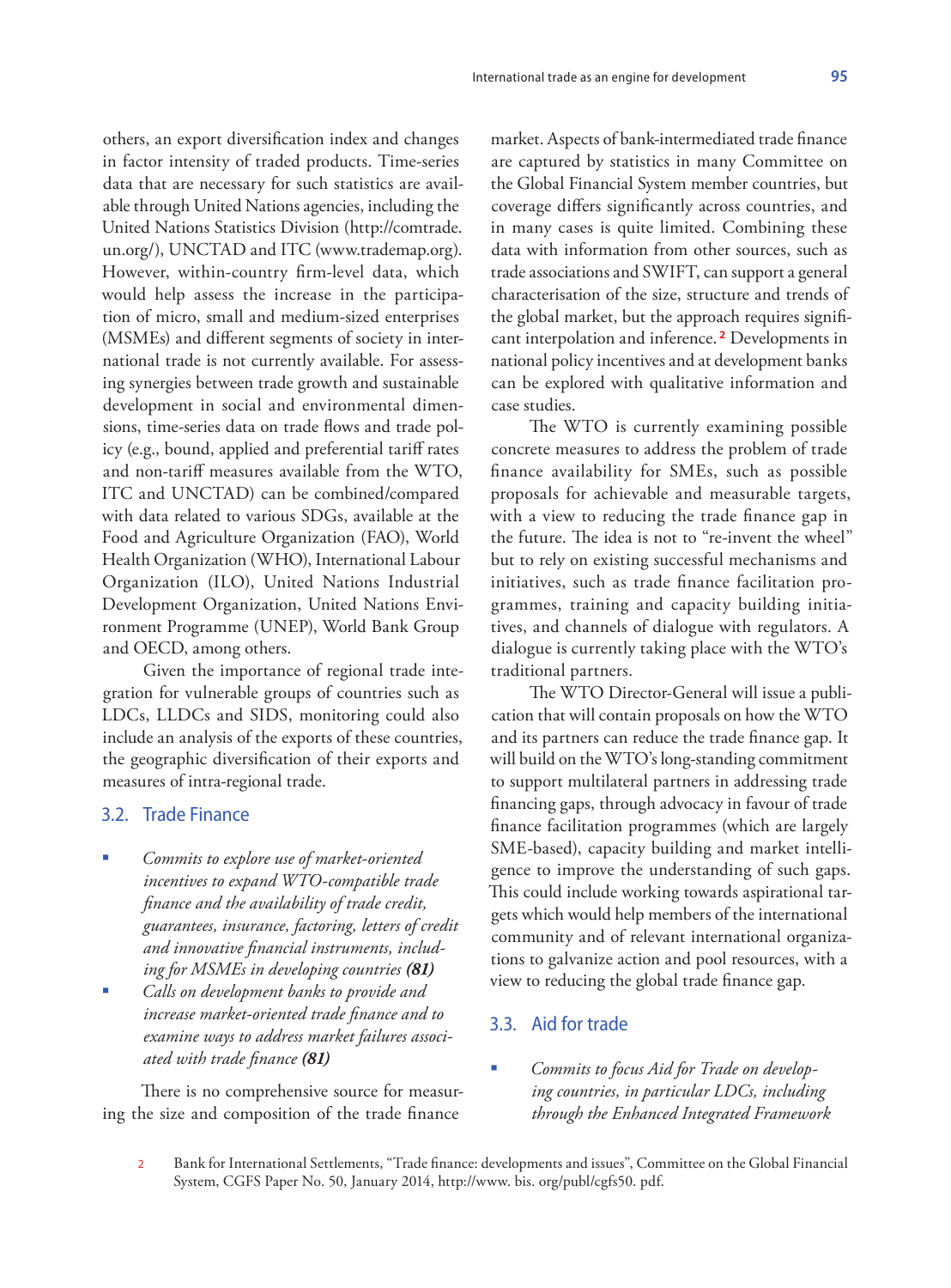*for Trade-Related Technical Assistance to LDCs (90, MoI 8.a)*

 *Commits to allocate an increasing proportion of Aid for Trade to LDCs, provided according to development cooperation effectiveness principles; and welcomes additional cooperation among developing countries to this end (90, MoI 8.a)*

At the Tenth WTO Ministerial Conference held in Nairobi in December 2015, Ministers recognized the importance of and continuing need for the Aid for Trade Initiative and of according priority to the needs of LDCs. The biennial Aid for Trade Work Programme for 2016–2017 has as its overarching focus "Promoting Connectivity" by reducing trade costs, including in the area of services' trade costs.

The SDG indicator is *8.a.1 Aid for Trade commitments and disbursements*. In order to collect further data and information on how and to what extent trade costs affect the economic development of developing countries and LDCs, it is foreseen that a series of pertinent questions will once again be included in the self-assessment questionnaire to be developed in connection with the monitoring and evaluation exercise (M&E) that will be conducted in support of the Aid for Trade Work Programme for 2016–2017. An analysis of the results of the M&E exercise will be presented at the Sixth Global Review of Aid for Trade to be held in 2017.

The WTO continues to work closely with the OECD with regard to the monitoring of Aid for Trade flows (The specific website that can be consulted for the purposes of monitoring is http://www. oecd.org/dac/aft/aid-for-tradestatisticalqueries.htm). Regarding the monitoring of commitments with respect to the LDCs, Phase Two of the Enhanced Integrated Framework (EIF) began on 1 January 2016, coinciding with the commitments adopted in the Addis Agenda. Therefore, monitoring of donor commitments towards the EIF, as the main Aid for Trade vehicle for LDCs, should be relatively straight forward. Monitoring of commitments can take place at three levels:

 *Donor contributions to the EIF Global Trust Fund (currently US \$90 million pledged) for Phase Two*

- *Additional donor resources leveraged through Tier 2 projects*
- *Additional donor resources leveraged to fund other projects/priorities—as identified through EIF support (e.g., DTIS/Update, Medium Term Programme/Trade Policy Framework)*

#### 3.4. Trade facilitation

In reaffirming the commitments to strengthen the multilateral trading system, the Addis Agenda calls on WTO Members to fully and expeditiously implement the ministerial declarations and decisions agreed at the Ninth WTO Ministerial Conference in Bali (2013), called the Bali Package. One of the major components of the Bali Package was the Agreement on Trade Facilitation, which has been subsequently inserted as a new agreement into Annex 1A of the WTO Agreements.

 *Calls on WTO members to expeditiously ratify the Agreement on Trade Facilitation (80)*

The commitment can be effectively monitored, on an annual basis, by counting the number of countries that ratified the WTO Agreement on Trade Facilitation. Existing frameworks and platforms that can help monitor the implementation of trade facilitation activities across countries would include: Joint United Nations Regional Commissions Trade Facilitation and Paperless Trade Implementation Survey 2015: Global Report; The New Partnership for Africa's Development (NEPAD) 2010–2040 Programme for Infrastructure Development in Africa (PIDA); Aerodromes and ground aids indicator of the International Civil Aviation Organization's Universal Safety Oversight and Audit Programme; and the UNCTAD Automated systems of customs data, a computerised customs management system for handling customs declarations, accounting procedures, transit and suspension procedures.

Trade facilitation programmes in international organizations (including UNCTAD, ITC, WTO, and the United Nations Economic Commission for Europe) support the implementation of the Trade Facilitation Agreement including the categorization and establishment of national committees.

Work towards the ratification of the Trade Facilitation Agreement has continued to progress. As of 4 March 2015, Members had submitted 81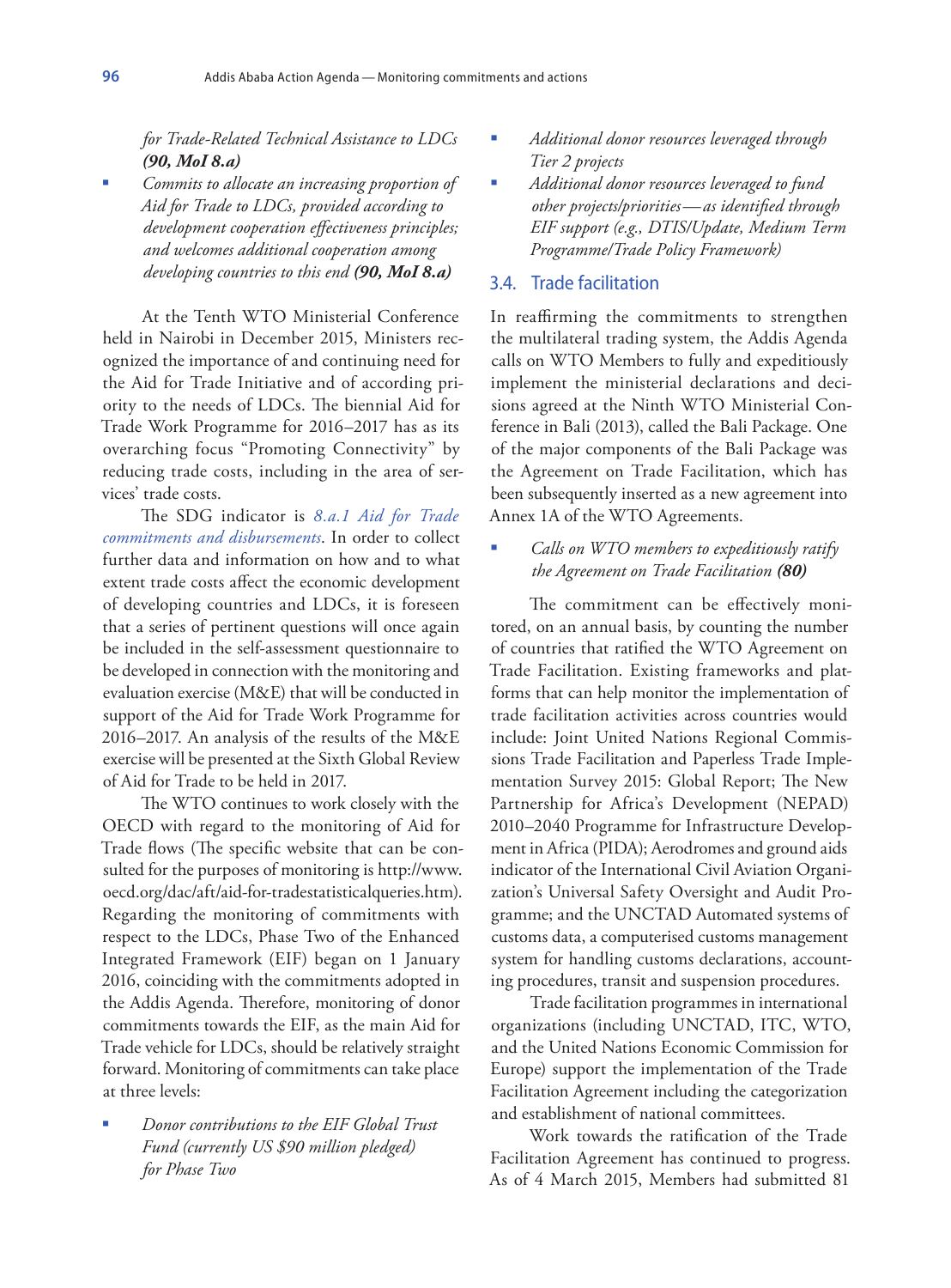category A notifications, and had begun to present the first Category B and C notifications. The WTO has also received 70 instruments of acceptance which is close to the two thirds of ratifying Members required for the Trade Facilitation Agreement to enter into force.

## **4. Promoting policy coherence in trade**

The Addis Agenda calls for greater coherence specifically with a view to: (i) creating domestic enabling environments; (ii) achieving coherence and consistency among bilateral and regional trade and investment agreements and their compatibility with WTO rules; (iii) promoting development-friendly trade and investment agreements; (iv) enhancing women's equal and active participation in international trade; and (v) strengthening international agency/commission relevant to trade, trade laws and development; and (iv) combatting illegal trade, poaching and trafficking of protected species, hazardous waste, minerals and other natural resources.

## 4.1. Development at the local level: the domestic enabling environment for trade

The Addis Agenda acknowledges the importance of the domestic enabling environment. Tracking improvements in this area is discussed in Chapter II. B and its subsections 2 (investment climate), 4 (policies and regulatory frameworks to better align business and finance with global goals) and 8 (Encouraging quality direct investment/FDI, particularly in underfunded sectors and countries) in detail. With regard to trade, Governments:

 *Commit to strengthen domestic enabling environments and implement policies conducive to realizing the potential of trade for inclusive growth and sustainable development (88)*

The exact nature of the domestic enabling environment and the choice of domestic policies for this purpose must be specific to each country's economic and developmental conditions. Moreover, creating the enabling environment also depends on other sector and how they are mutually supportive with trade policies. In this context, the initiative mentioned for section 3. 1 above, that is inter-agency collaboration

in providing comprehensive statistical information on trade's contribution to the SDGs at the national level, could help each country identify the areas where complementary policy actions are needed.

## 4.2. Coherence among bilateral and regional trade and investment agreements

The Addis Agenda highlights the significant potential of regional economic integration and interconnectivity to promote inclusive growth and sustainable development (87). It also articulates that regional integration can be an important catalyst to reduce trade barriers and to enable companies, including micro-, small- and medium-sized enterprises, which represent a large share of employment in most countries, to integrate into regional and global value chains. In this respect, the Addis Agenda encourages multilateral development banks (MDBs), in collaboration with other stakeholders, to address gaps in trade, transport and transit-related regional infrastructure (87), and elaborates on the following commitments:

- *Commits to strengthen regional cooperation and regional trade agreements (87)*
- *Commits to strengthen coherence and consistency among bilateral and regional trade and investment agreements, and ensure that they are compatible with WTO rules (87)*
- *Urges the international community to increase support to projects and cooperation frameworks that foster regional and subregional integration, with special attention to Africa, and that enhance the participation and integration of small-scale industrial and other enterprises, particularly from developing countries, into global value chains and markets (87)*
- *Encourages MDBs in collaboration with other stakeholders to address gaps in trade, transport and transit-related regional infrastructure, including completing missing links connecting LLDCs, LDCs and SIDS within regional networks (87)*

To ensure transparency and a better understanding of RTAs, they should be reported to the WTO following the provisions for RTAs in WTO rules. Transparency is further enhanced through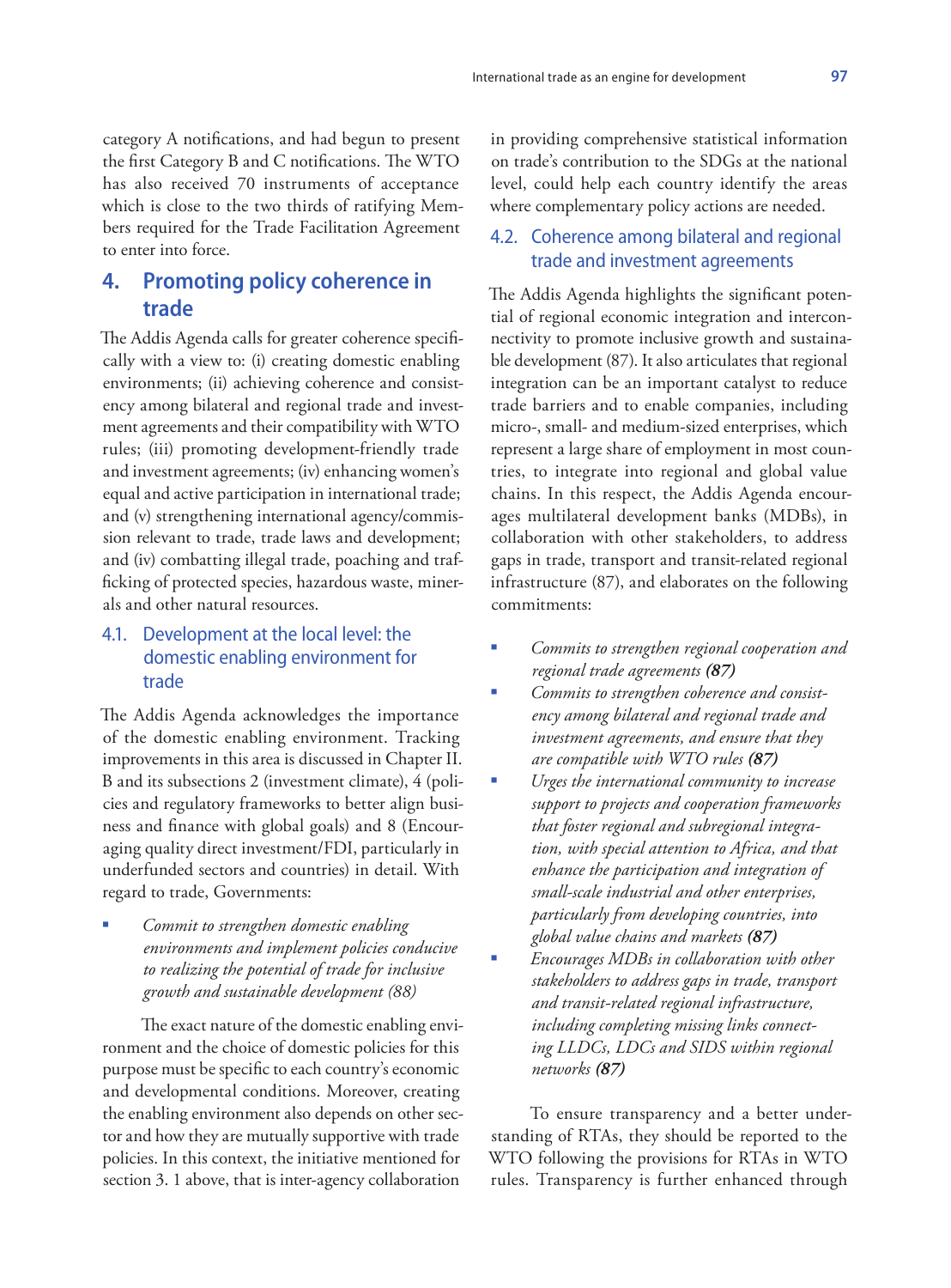the WTO's Transparency Mechanism for RTAs which has been operational since December 2006. Furthermore, under the Transparency Mechanism, the WTO maintains a database (the Regional Trade Agreements Information System—rtais.wto.org) which contains information on all RTAs reported to the WTO and that have been examined or considered by the appropriate Committee; the information includes legal texts, trade and tariff data on each RTA as well as the factual presentation of the RTA prepared by the WTO Secretariat. The Ministerial Declaration from the Tenth Ministerial Conference has instructed the Committee on Regional Trade Agreements to discuss the systemic implications of RTAs for the multilateral trading system and its relationship with WTO rules.

With regard to Africa's regional integration, the African Union Summit in January 2012 committed to establish a Continental Free Trade Area (CFTA) by 2017. The negotiations for the African megaregional trade agreement are now ongoing, with significant expected benefits for strengthening intra-African trade and harmonizing trade policy in Africa. The 2012 Summit also adopted the Boosting Intra-African Trade (BIAT) Initiative. The BIAT identifies seven clusters—market integration, productive capacity, trade-related infrastructure, trade information, trade facilitation, trade finance and factor mobility—where progress is necessary to complement the steps that are to be taken to establish the CFTA. Action plans are being developed by the regional economic communities, which will provide the basis for data collection and monitoring progress in regional cooperation in Africa.

In addition, the Africa Regional Integration Index, published jointly by the African Development Bank (AfDB), African Union Commission and the United Nations Economic Commission for Africa, can be a valuable tool to monitor progress in implementing commitments falling under African regional integration frameworks. The three organizations also produce a recurring joint publication, Assessing Regional Integration in Africa, partly based on the Index. With regard to Asia, the Integration Indicator of Asian Development Bank (ADB) provides a set of

indicators to monitor progress on regional cooperation and integration of the ADB's 48 regional members. Universally, the WTO's Transparency Mechanism for RTAs and the Regional Trade Agreements Information System provides information on existing RTAs, which can be used for assessing whether a given trade agreement is compatible with WTO rules.

Today's deeper regional economic integration depends increasingly on compliance with trade regulatory measures such as sanitary requirements and goods standards, which constitute non-tariff measures (NTMs) that generally impose disproportionally higher trade costs on exporters from low-income countries than from richer countries. Information on official NTM notifications is collected by the WTO (http://i-tip.wto.org/goods/ default.aspx?language=en), ITC, UNCTAD and the World Bank Group. All members of RTAs, such as the Association of Southeast Asian Nations, the Economic Commission of West African States and the Latin American Integration Association, have been cooperating in the collection of NTMs applied worldwide. While this information is not available for all countries and cannot be produced on a yearly basis, there have been continuous efforts to extend coverage. **<sup>3</sup>** NTM data are made available in online databases such as World Integrated Trade Solution (WITS), Market Access Map (MacMap), Trade Analysis and Information System (TRAINS), and Integrated Trade Intelligence Portal (I-TIP) on goods. ITC has also been involved in the rollout of business surveys on NTM with the objective of capturing the perspective of SMEs involved in international trade. The findings of these surveys are then discussed with national and regional institutions and stakeholders to identify possible solutions and remedial actions. **<sup>4</sup>**

MDB actions on infrastructure were covered under Action Area II.B. The UNCTAD Maritime connectivity index (unctadstat) can assist in measuring the physical connectivity of regions. The UN Office of the High Representative for the Least Developed Countries, Landlocked Developing Countries and Small Island Developing States also reports on the development of transit transport systems and any available estimates of the length of missing links in

- 3 For reference purposes, see information on NTMs at www. macmap.org and wits.worldbank.org
- 4 For reference purposes, see http://www. intracen. org/itc/market-info-tools/non-tariff-measures/business-surveys/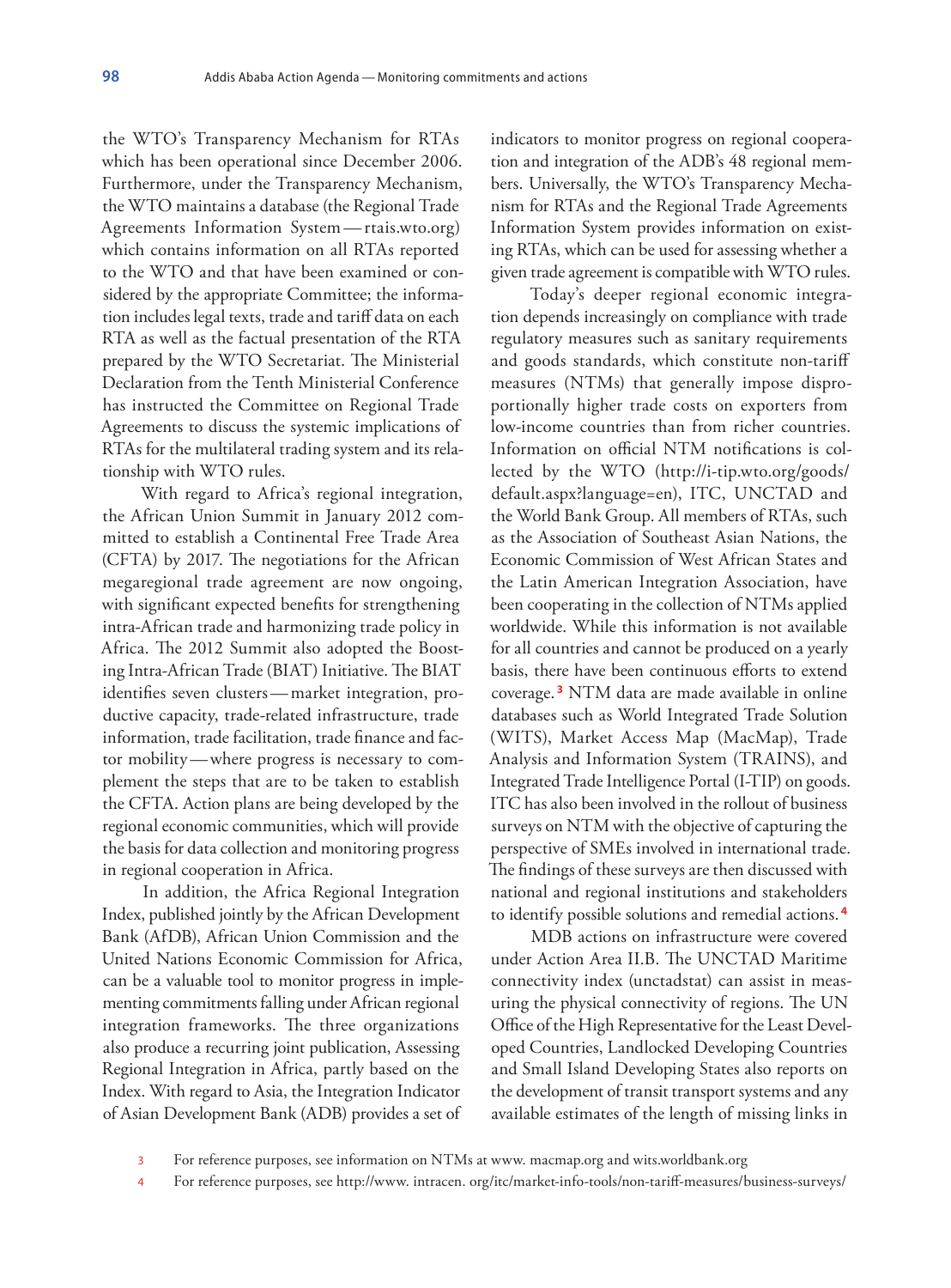trans-continental road and rail networks in regions with landlocked developing countries. **<sup>5</sup>**

#### 4.3. Trade and investment agreements

Closely related to the commitments in section 4.2 above, the Addis Agenda focuses on ensuring trade and investment agreements would not undermine countries' ability to pursue public policy objectives (91). In this respect, the Addis Agenda puts forward the following commitments:

- *Endeavours to craft trade and investment agreements with appropriate safeguards so as not to constrain domestic policies and regulation in the public interest (91)*
- *Commits to implement such agreements in a transparent manner (91)*
- *Commits to support capacity building including through bilateral and multilateral channels, in particular to least developed countries, in order to benefit from opportunities in international trade and investment agreements (91)*
- *Requests UNCTAD to continue its existing programme of meetings and consultations with Member States on investment agreements (91)*

UNCTAD publishes recurrent analysis of trends in international investment agreements (IIAs) and investor-state dispute settlement (ISDS), including in its World Investment Report series, which includes data on investment agreements and their provisions. UNCTAD's IIA**<sup>6</sup>** and ISDS **<sup>7</sup>** navigators can be used for assessing whether the contents of IIAs constrain domestic policies and regulation in the public interest. In addition, the WTO's Transparency Mechanism for RTAs and the Regional Trade Agreements Information System provides information on existing RTAs, which may be used for assessing whether the contents of a trade agreement constrain domestic policies and regulation in the public interest.

At this stage, there is no international framework that comprehensively tracks the transparent implementation of trade and investment agreements, nor on capacity building specifically in this regard. Capacity building can be monitored through OECD data, as well as from inputs from Task Force agencies engaged in capacity building in this area, with further detail included above under Aid for Trade. Action Area II.G also contains information about following up on capacity building support. Qualitative information and case studies can examine the use of safeguards in treaties.

The request to UNCTAD to continue its existing programme of meetings and consultations on investment agreements will, among other matters, be addressed at the upcoming Fourteenth session of UNCTAD (UNCTAD 14), due to take place in July 2016 in Nairobi, Kenya, which will agree on the organization's plan of action for 2017–2024. The IIA Conference at UNCTAD's World Investment Forum, held back-to-back to UNCTAD 14, is the next key event implementing this mandate.

#### 4.4. Gender/women as producers and traders

Throughout its chapters, the Addis Agenda establishes a strong link between gender equality and women's empowerment on one hand, and achieving sustained, inclusive and equitable economic growth and sustainable development on the other. Moreover, it calls for gender mainstreaming in the formulation and implementation of all financial, economic, environmental and social policies, as discussed in the chapter on cross-cutting issues and its subsection on gender. In its chapter on international trade as an engine for development, the Addis Agenda:

- *Affirms that trade can help promote productive employment and decent work, women's empowerment and food security, a reduction in inequality, and can contribute to achieving the*
- 5 See Report of the Secretary General, Implementation of the Vienna Programme of Action for Landlocked Developing Countries for the Decade 2014-2024, A/70/305.
- 6 The IIA Navigator, see http://investmentpolicyhub. unctad. org/IIA, offers the world's most comprehensive collection of IIAs.
- 7 The ISDS Navigator, see http://investmentpolicyhub. unctad. org/ISDS, provides information on close to 700 known ISDS cases.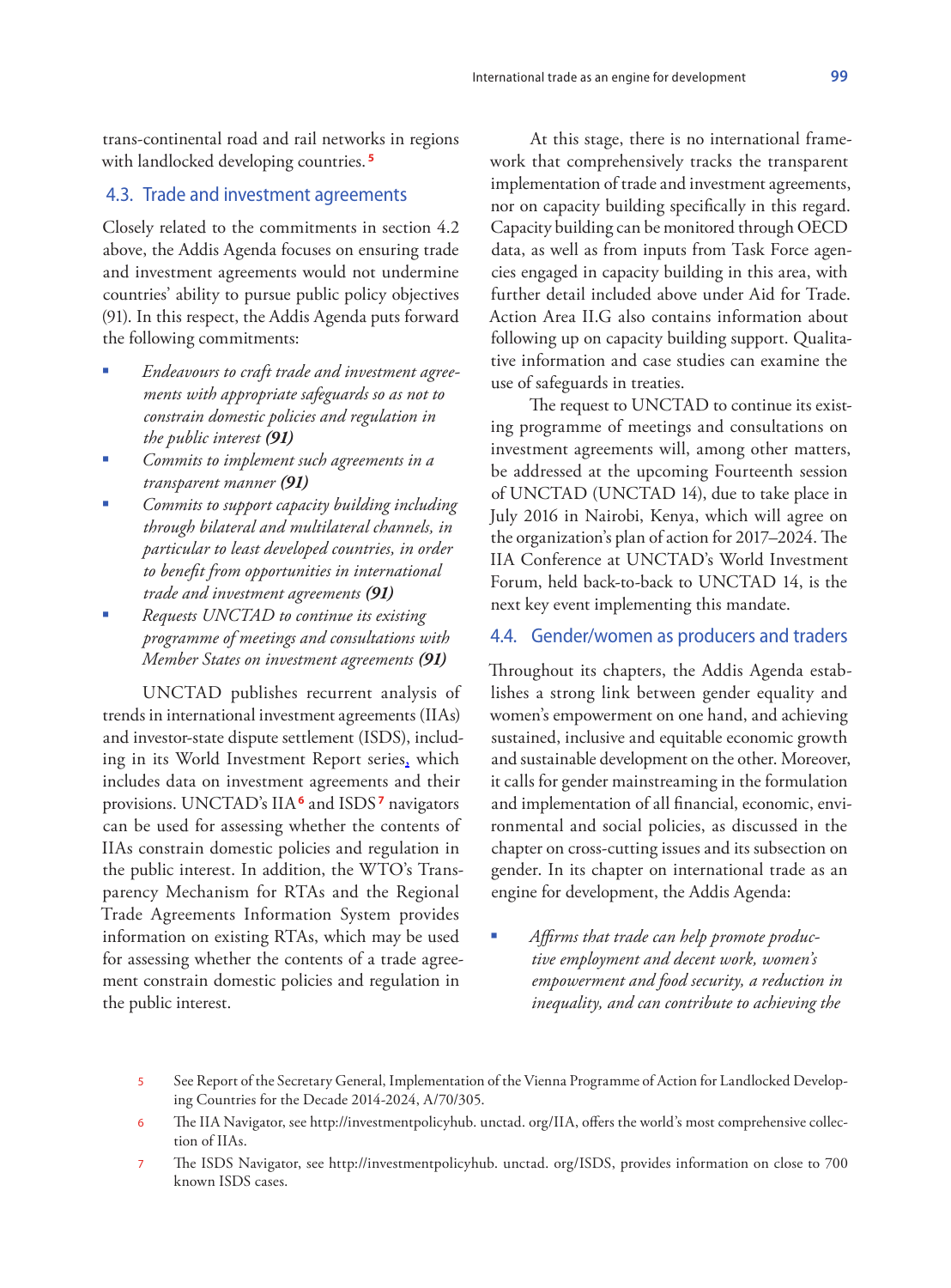*SDGs under the condition that appropriate supporting policies, infrastructure and an educated work force are in place (79)*

 *Recognizes women's critical role as producers and traders, and commits to address their specific challenges in order to facilitate women's equal and active participation in domestic, regional and international trade (90)*

The Addis Agenda is unique in that it links issues in the global partnership for sustainable development, including trade, to gender issues. Outcomes in the gender and trade area can be assessed by having gender disaggregated trade data, such as the female share of seasonal and permanent jobs in export-oriented sectors, gender wage gaps, female share of high-skilled and managerial jobs in exportoriented sectors, and work conditions and social benefits for women in the export sector relative to the domestic sector. Specific policies to address the challenges women face to equal and active participation in trade can be presented in case studies such as those conducted by UNCTAD. Disaggregated firm level information that would allow reconciling trade information with gender economic empowerment assessments could be derived, among others, from the World Bank Group Enterprise survey database, ITC Business surveys on non-tariff measures.

## 4.5. Strengthen the important role of the United Nations Conference on Trade and Development

In relation to policies and actions to realizing the potential of trade for inclusive growth and sustainable development, the Addis Agenda reiterates the important role that has been played by UNCTAD in this area. In this respect, the Addis Agenda:

 *Commits to strengthen the important role of UNCTAD as the focal point within the United Nations system for the integrated treatment of trade and development and interrelated issues in the areas of finance, technology, investment and sustainable development (88)*

UNCTAD's 194 member States will meet at the Fourteenth session of UNCTAD, in July 2016 in Nairobi, Kenya. The agreed theme of the Conference, "From Decisions to Actions" will address how specifically to meet this commitment. Some important elements in this regard have been suggested by the UNCTAD Secretary-General in his report (UNCTAD (XIV)/1 Rev.1) to the Conference, which elaborates the actions that need to be taken at the national, regional and international levels to ensure that trade and related issues make a strong commitment to achievement of the 2030 Agenda.

### 4.6. United Nations Commission on International Trade Law

The Addis Agenda recognizes international trade as an engine for inclusive economic growth and poverty reduction and that it contributes to the promotion of sustainable development. The Agenda specifically:

 *Endorses the efforts and initiatives of the United Nations Commission on International Trade Law as the core legal body within the United Nations system in the field of international trade law (89)*

Achievement of these targets as they relate to the United Nations Commission on International Trade Law (UNCITRAL) can be monitored through data that is already collected on: Treaty actions and enactments of UNCITRAL texts; relevant court and arbitral decisions applying and interpreting UNCITRAL texts that are reported and publicized through the Case Law on UNCITRAL texts system (CLOUT); participation in UNCITRAL sessions by States, intergovernmental organizations (IGOs) and nongovernmental organizations (NGOs); cooperation and coordination activities involving UNCI-TRAL participation; technical assistance activities, teaching, training and capacity building conducted by UNCITRAL. Data collected can be disaggregated, as appropriate, by reference to factors such as type of activity, topic, gender, country, region, and level of development.

## 4.7. Illegal wildlife trade/fishing/logging/ mining

Legal and sustainable trade in natural resources can be beneficial for economic growth, conservation of natural resources and livelihoods, while failure to regulate it can undermine the livelihoods of people, species, ecosystems, and businesses alike. However, the Addis Agenda recognizes the challenge many